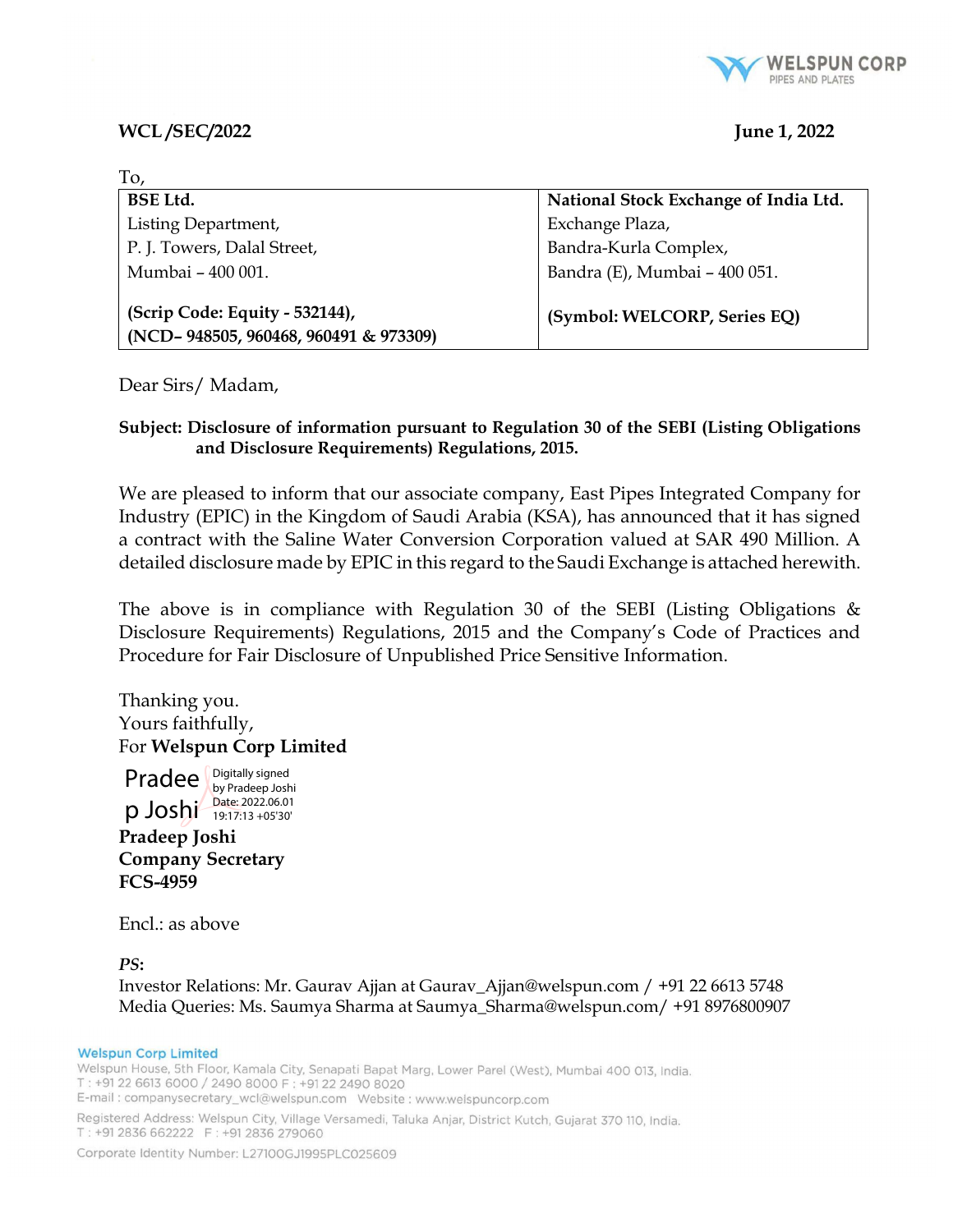

# East Pipes secures new SAR 490 million contract from SWCC

# New award brings total value from SWCC to nearly SAR 1 billion, for the next 12 months

Dammam, Saudi Arabia, 29 May 2022: East Pipes Integrated Company for Industry ("East Pipes" or "the Company", 1321 on the Saudi Exchange), Saudi Arabia's leading manufacturer of Helical Submerged Arc Welded (HSAW) pipes, has signed a new key contract with the Saline Water Conversion Corporation (SWCC) valued at SAR 490 million, to supply and deliver steel pipes for a water transmission project. This follows the award of an SAR 497 million contract in March 2022, for a project of a similar nature, also by SWCC.

The project will span a period of 12 months with the financial impact reflecting in East Pipes' financial statements in 2022/2023.

## Mohammed Al Shaheen, Chief Executive Officer at East Pipes said:

"The domestic economy is emerging from the pandemic stronger than ever, and is on a sustained path of recovery, following temporary project delays. East Pipes has positioned itself to continue to cement its leadership position in the Saudi market, backed by the necessary capacity and skills. The two major new contracts secured with SWCC this year, are testament to that, and we look forward to continue to collaborate, to achieve the Kingdom's infrastructure goals in line with Vision 2030."

"The current infrastructure sector and economic environment in the Kingdom is conducive to growth, and East Pipes anticipates an increase in demand resulting from a large pipeline of projects over the next 2 to 3 years, thus translating into a robust performance for the company in the medium term."

## Ali Al Makrami, Vice President – Commercial at East Pipes said:

"The new project win is a clear indication of the trust and confidence instilled in East Pipes by our partner in success, SWCC. With nearly SAR 1 billion contracted for delivery over the next 12 months, we are ready to build on our track record of effective execution, to deliver on these significant new projects."

"Our fully integrated manufacturing facilities, expanded capacity, industry-leading efficiencies and technological know-how, enable us to remain competitive and well-placed to secure further projects with SWCC and other strategic partners."

The Water Transmission Systems are managed by SWCC, which is responsible for developing and operating power desalination plants to supply various regions in the Kingdom with desalinated water. This is in line with the government's programme to expand the country's water pipeline infrastructure through investment from the private sector.